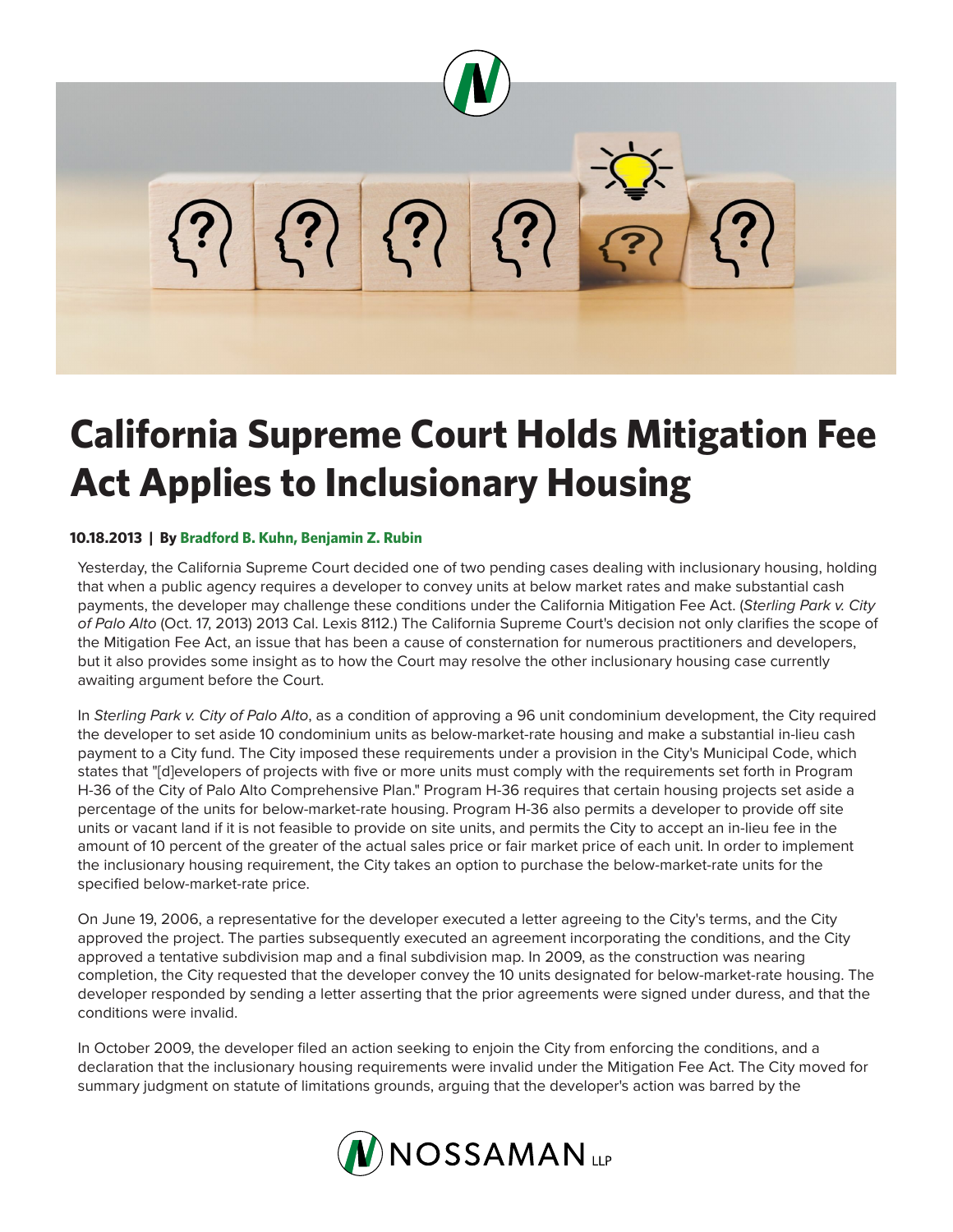Subdivision Map Act, because the developer was challenging conditions imposed in connection with a decision on a tentative map or final map, and therefore the action had to be filed and served within 90 days of the date of the City's approval of the tentative or final map. (See Gov. Code, § 66499.37.) The trial court granted the City's motion and the court of appeal affirmed. Both the trial court and the court of appeal heavily relied on *Trinity Park, L.P. v. City of Sunnyvale* (2011) 193 Cal.App.4th 1014, which held that the statute of limitations in the Subdivision Map Act (Gov. Code, § 66499.37) applied to a challenge to the City's inclusionary housing requirement.

The California Supreme Court explained that while the language in the Subdivision Map Act is certainly broad enough to apply in this case, the question is whether the Mitigation Fee Act, which deals expressly with challenging the "imposition of any fees, dedications, reservations, or other exactions imposed on a development project," controls. The Court found, applying the rule of statutory construction that a specific statute controls over a general statute, that in this case if the Mitigation Fee Act applied it would control over the Subdivision Map Act. As such, the Court turned to the question of whether the Mitigation Fee Act applied.

This question required the Court to determine whether the requirements at issue are "any fees dedications, reservations, or other exactions imposed on a development project." (Gov. Code, § 66000.) In *Trinity Park, L.P. v. City of Sunnyvale*, the court of appeal held that in order for "any fee . . . or other exactions" to be subject to the Mitigation Fee Act, the fee or exaction must be imposed "for the purpose of defraying all or a portion of the cost of public facilities related to the development project." (*Trinity Park, L.P. v. City of Sunnyvale*, supra, 193 Cal.App.4th at p. 1035-1036.) The California Supreme Court held that the *Trinity Park* court erred in interpreting the terms so narrowly. The Court stated "*Trinity Park's* interpretation would mean [the Mitigation Fee Act] does not apply to fees imposed for purposes entirely unrelated to the project. Under that interpretation, if a fee or other exaction is not merely excessive but truly arbitrary, the developer would either have to pay it with no recourse, or delay the entire development to challenge the fee or exaction. In other words, the more unreasonable the fee or exaction, the less recourse the developer would have."

After expressly noting its disapproval of *Trinity Park*, the Court stated that the term "other exactions" should be interpreted broadly, holding that it "at least includes actions that divest the developer of money or a possessory interest in property, but it does not include land use restrictions." The Court also briefly expounded on what it meant by "land use restrictions," stating that the Mitigation Fee Act would not apply to restrictions on the number of units a project can contain, or how large each unit can be, "or the validity of other use restrictions a local entity might impose. "

Addressing Program H-36, the Court rejected the City's argument that the Program was merely a land use restriction. The Court found that the imposition of the in-lieu fee is "certainly similar to a fee," and therefore an exaction subject to the provisions of the Mitigation Fee Act. The Court also found that the requirement that a developer give the City a purchase option is an exaction under the Mitigation Fee Act. Notably, however, the Court declined to decide whether requiring a developer to sell some units below market value was subject to the Mitigation Fee Act. The Court stated that it did not need to reach this decision, because in this case the City had required the developer to convey to the City the below-market-rate designated homes.

As is often the case with California Supreme Court decisions, while the Court resolved one controversy, there were a number of issues that still required further briefing and resolution. For example, the Court declined to decide whether the developer complied with the protest procedure and filing requirements in the Mitigation Fee Act. Accordingly, the court reversed and remanded the matter for further proceedings.

The California Supreme Court's decision provides some significant relief to developers, as it allows them to continue with a development, and thereby avoid the often substantial expenses associated with delaying a large project, while maintaining their right to challenge in-lieu fees – and potentially all inclusionary housing conditions. While the Court expressly declined to hold that requiring a developer to sell some units below market value is subject to the Mitigation Fee Act, the logic employed by the Court implies that it would likely answer this question in the affirmative.

The Court's decision in *Sterling Park v. City of Palo Alto* may indicate how the Court will resolve the issues in *California Building Industry Association v. City of San Jose,* a case which is currently pending before the Court and